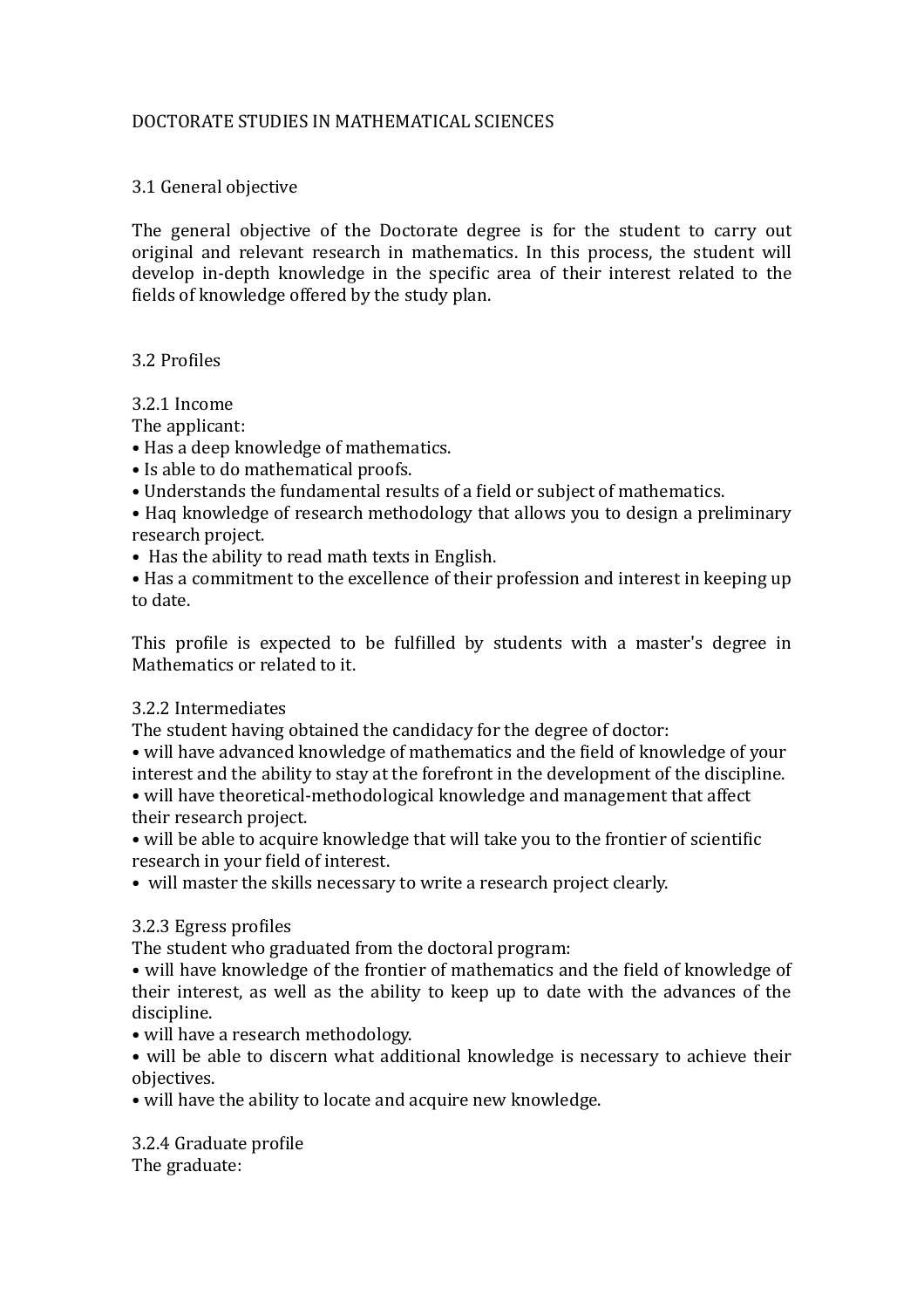• will be able to set research objectives on the frontier of current scientific knowledge. 

• will have a research methodology.

• will be able to make work conjectures and solve them in a novel way.

- will be able to discern what additional knowledge is necessary to achieve their objectives.
- will have the ability to locate and acquire new knowledge.

• will be able to express your research results in written form for experts in the field of knowledge and for research journals.

The work horizon of a doctorate in mathematical sciences is found in higher education institutions and institutions in which research in mathematics or related disciplines is carried out. Likewise, they will be able to apply your knowledge in conducting studies and projects in both the public and private sectors.

## 3.3 Duration of studies

The proposed curriculum for the Doctorate in Mathematical Sciences:

• It will be taught face-to-face (school system)

• Its duration is up to eight semesters for full-time students and up to ten semesters for part-time students. Period in which the student must accredit all the academic activities of the study plan and obtain the degree.

In the case of a direct doctorate, the duration is up to ten semesters; It can only be taken full time.

Students who complete the following activities will be able to start the procedures to take the degree exam, even before the 8th or 10th semester as appropriate:

- Pass the Candidacy Exam for the Degree of Doctor.
- Accredit the complementary activities foreseen in their semester work plans

• Obtain proof that at least one article of your co-authorship is being considered for publication in a specialized peer-reviewed iournal of international prestige.

• Possess proof of having presented the fundamental results of their thesis at an academic event in which academics from the area or a related field of knowledge have participated.

• Finish the thesis with the approval of your Tutor Committee.

#### 3.4 Structure and organization

3.4.1 General description of the academic structure and organization

The objective of the doctoral studies is the training of researchers and for this it is fundamentally based on the mentoring system. A work plan is established between the student, their tutor or main tutors, which is endorsed by their tutor committee. This includes both the development of scientific research and the completion of complementary academic activities (seminars, workshops, teaching activities and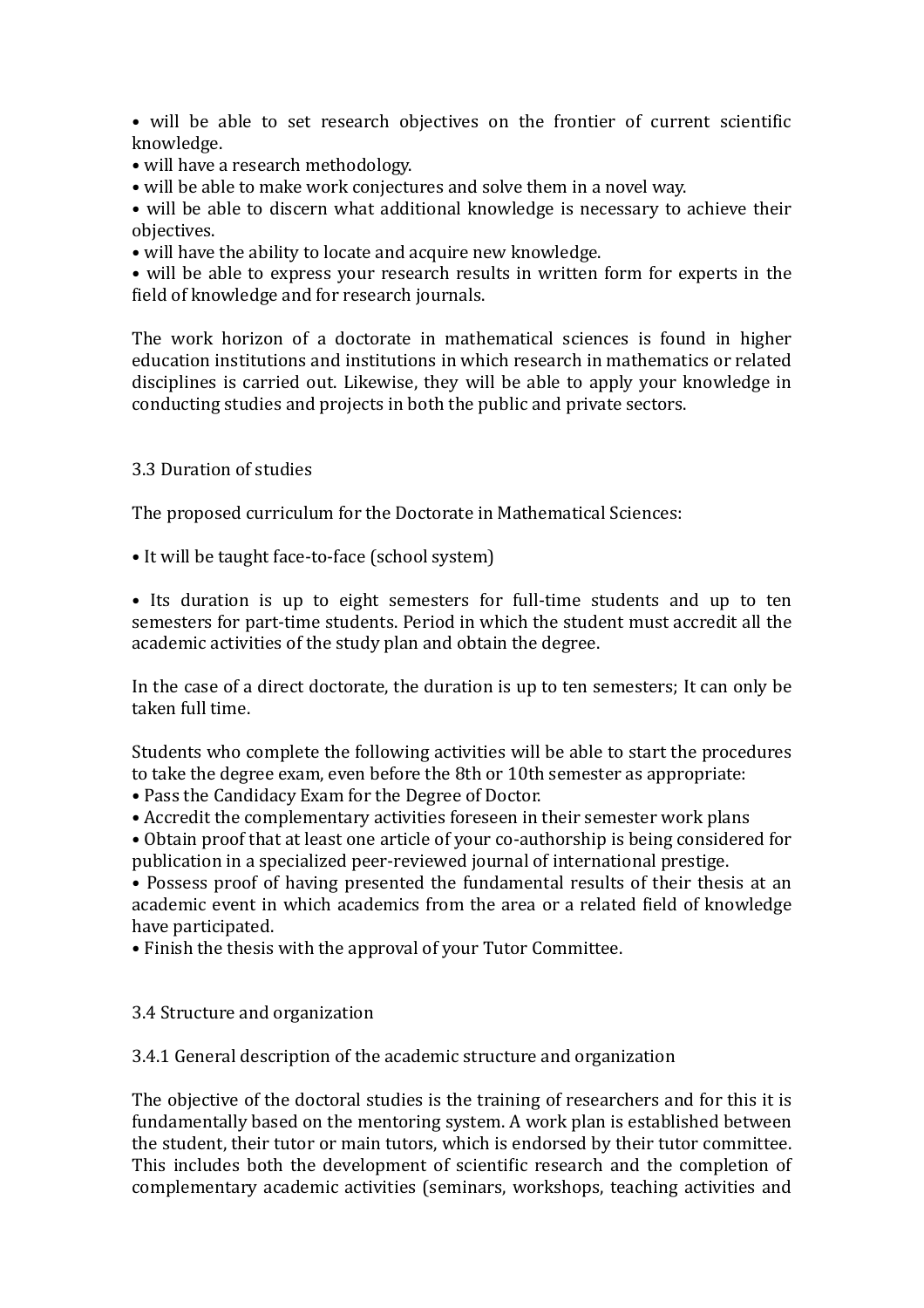those others that provide a solid academic training) that, in the opinion of the student and the tutor committee, are necessary in the training of the discipline, specifically in the field of interest of the student and prepare it for the Candidacy to the degree of Doctor, in addition to contributing to the development of original research. It should be clarified that there is no minimum or maximum number of academic activities to be carried out either per semester or in all studies. Due to the same structure of the studies, there are no academic activities with serialization. 

# 3.4.2 Work plan

The work plan must consider, at least the following:

1. Accredit the Candidacy Examination to the degree of Doctor, composed of two phases: 

a) Passing the general exams, at the latest during the third semester.

b) Presentation of your research, at the latest during the fifth semester.

2. Preparing a research article, derived from their project, and sending it to a peerreviewed journal.

3. Public presentation of their research work in an academic event related to the topic developed.

4. Preparation of a thesis and its oral reply in front a specially appointed jury.

# 3.4.3 Flexibility mechanisms

The doctorate works through a Tutoring System, in which the student together with their main tutor or tutors and endorsed by their tutor committee configures their work plan which must contemplate the aforementioned and may or may not include academic activities, in If these are included, they may be studied in other postgraduate programs inside and outside the UNAM, in accordance with the provisions established in the University Legislation. In the case of external institutions, for this, there must be an academic collaboration agreement. Part of your research work can be done in another entity or institution.

Another mechanism to expand or contribute to the development of research activities during your doctoral studies is the possibility of carrying out research stays at the national level or abroad.

## Student mobility

Considering what is indicated in flexibility mechanisms, the study plan opens the possibility to student mobility. Thus, the student, following the procedure for this, may carry out a stay in another institution, study and accredit academic activities in other postgraduate plans of the UNAM, or in other national or foreign higher education institutions, with which the UNAM maintains agreements for this purpose, in accordance with the provisions of current University Legislation, and with the favorable opinion of the Academic Committee.

## 3.5 Requirements

## 3.5.1 Income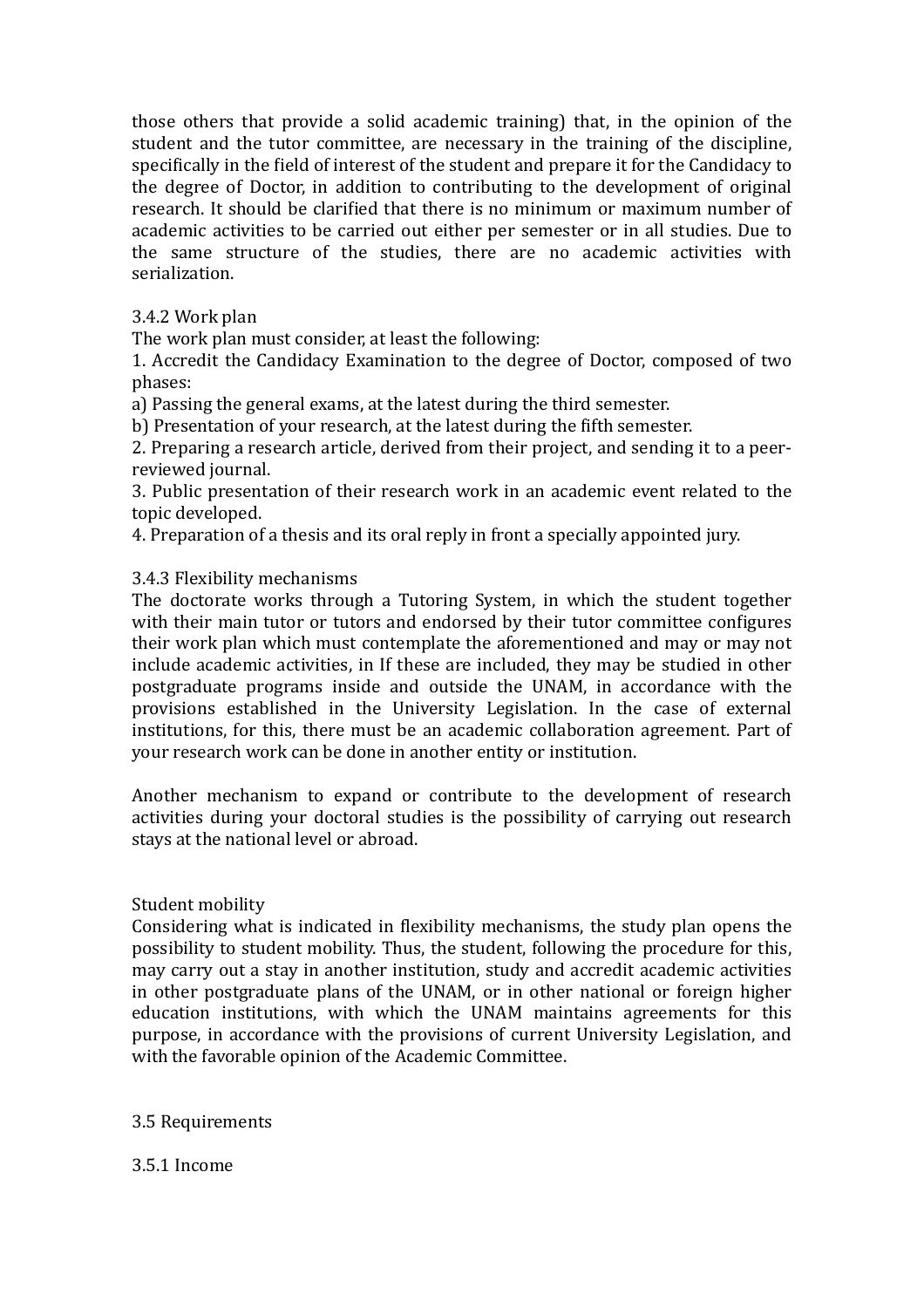Applicants who intend to enter the study plan must obtain a letter of acceptance from the Academic Committee of the Program. To do so, they must meet, present and deliver the requirements stipulated below, with the academic criteria indicated in the Program Regulations and with the provisions of the call:

## IF THEY ENTER WITH A BACHELOR'S DEGREE (DIRECT DOCTORATE)

1. Bachelor's degree in Mathematics or related degree in the opinion of the Academic Committee. 

2. Certificate of full undergraduate studies with an average equal to or greater than 9.0 (nine point zero). In the event that this does not specify it, an official average certificate issued by the institution of origin must also be delivered.

#### IF THEY ENTER WITH A MASTER'S DEGREE

1. A master's degree in mathematics or one that in the judgment of the academic committee is related.

Aspirants graduated from the Master's Degree in this Program, may enter with 100% and the total of academic activities of credits or with the master's degree certificate.

Applicants who have graduated from other postgraduate programs at UNAM may enter with the master's degree certificate.

Applicants from other higher education institutions may enter with the official certificate that proves that the degree is in process.

2. Complete master's degree certificate with an average equal to or greater than 8.0 (eight point zero). In the event that this does not specify it, an official average certificate issued by the institution of origin must also be delivered.

Based on the academic trajectory and the results in the selection process, the Academic Committee may authorize the entry of applicants with an average lower than 8.0 (eight point zero), as long as said average is equal to or greater than  $7.0$ (seven point zero ).

FOR BOTH TYPES OF INCOME (BACKGROUND STUDIES)

3. Proof that certifies reading comprehension of the English language, issued by the National School of Languages, Linguistics and Translation (ENALLT), other UNAM language centers or international organizations and certifications with which UNAM has academic collaboration agreements for that purpose. In the latter case, the level accredited in the certificate must be at least B1 of the Common European Framework of Reference for Languages.

4. Mandatory documents of an administrative nature, in accordance with the provisions of the call.

5. Academic requirements established in the Program Regulations.

6. Submit to the evaluation mechanisms (exams, interviews, among others that the Academic Committee deems pertinent) provided for in the call in accordance with the provisions of the Program Operating Regulations.

7. Not having been discharged from a graduate program for lack of academic integrity. 

Additionally, for applicants who have studied abroad:

8. Proof of equivalence of the minimum average established in the studies of the academic background presented for admission (undergraduate or master's  $degree$ ), issued by the Dirección General de Incorporación y Revalidación de Estudiso (DGIRE) of the UNAM.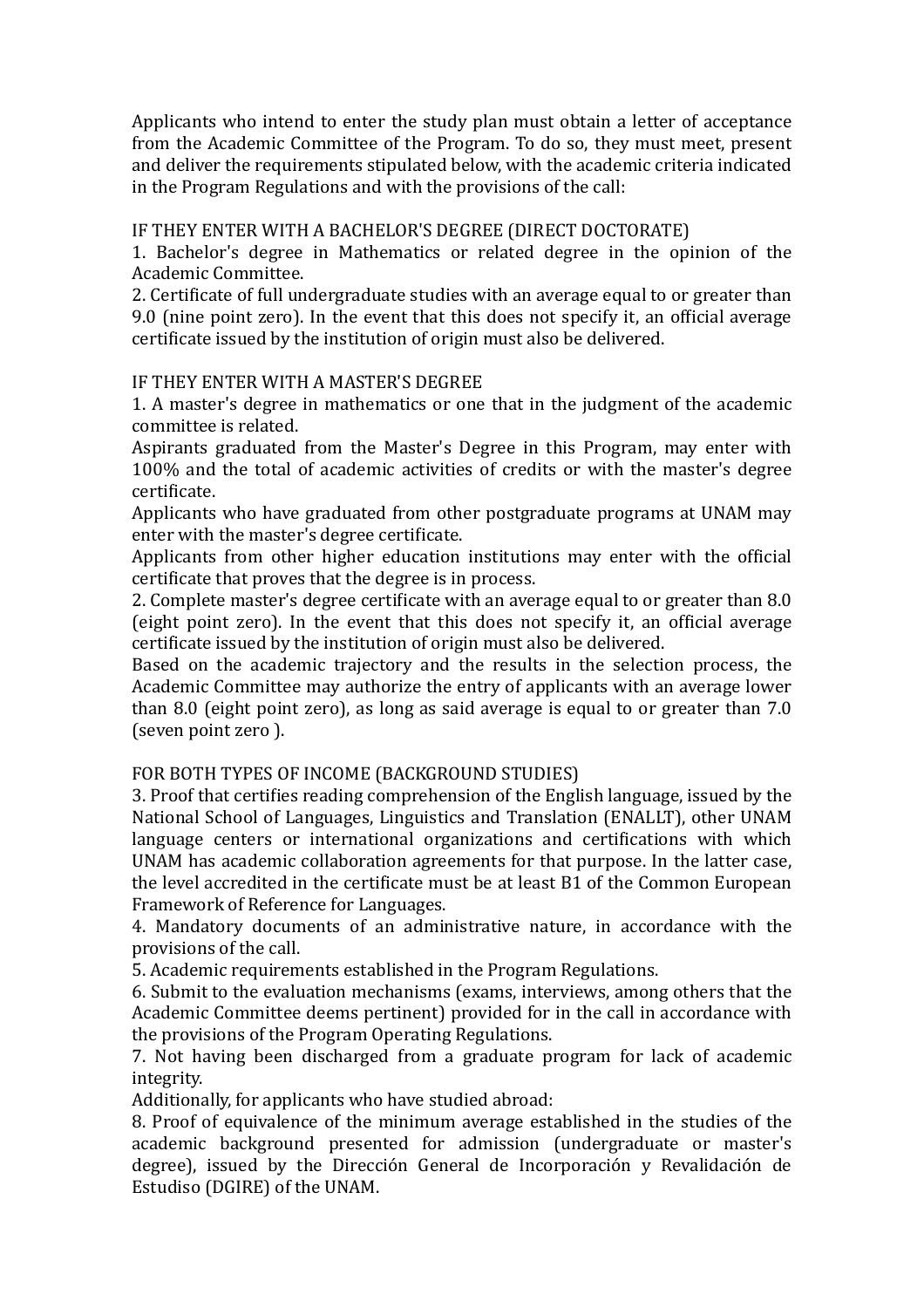9. If the documents are in a language other than Spanish, they must be translated into it by an official Mexican expert.

10. Apostilled or legalized documents, as appropriate in accordance with the provisions of the call instructions.

The accepted applicants must formalize their enrollment as students of the study plan, following the procedure indicated in the corresponding instructions. In the event that an applicant does not complete the registration procedures on time, they will lose their place and must submit to a new call.

#### 3.5.2 Permanence

The permanence of students in the study plan will be subject to the provisions of articles  $10$ ,  $11$ ,  $13$ ,  $14$ ,  $15$ ,  $28$ ,  $30$ ,  $44$  and  $45$  of the General Regulations for Postgraduate Studies, which literally say:

Article 10. It will be understood that the persons who have not completed the corresponding procedures on the dates established for that purpose renounce their registration or re-registration.

Article 11. Registration or re-registration will be canceled when the total or partial falsity of a document is proven or in the cases provided for in the University Legislation, in which case, all acts derived from them will be rendered ineffective.

Article 13. Students may remain enrolled within the terms established in these Regulations. If you do not complete the compulsory and optional academic activities established in the study plan, the academic committee or the collegiate body in charge of conducting the specialization program will decide whether to withdraw. 

The academic committee or the collegiate body in charge of conducting the specialization program, upon request made by the student, may grant an additional term of up to two consecutive semesters immediately after the term established in the corresponding study plan, to conclude the credits and obtain the degree. In no case will this period exceed 50% of the duration of the study plan.

# […]

Article 14. Students may not be enrolled more than twice in a subject or academic activity. 

If you enroll twice in the same academic activity without accrediting it, they will be withdrawn from the study plan in which you are enrolled.

Whoever is affected by this provision may request the academic committee or the collegiate body in charge of conducting the specialization program, to reconsider their withdrawal, under the terms and deadlines indicated in the General Guidelines for Postgraduate Operation.

Article 15. The academic committee of the master's and doctoral programs will determine the conditions under which a student will continue in the study plan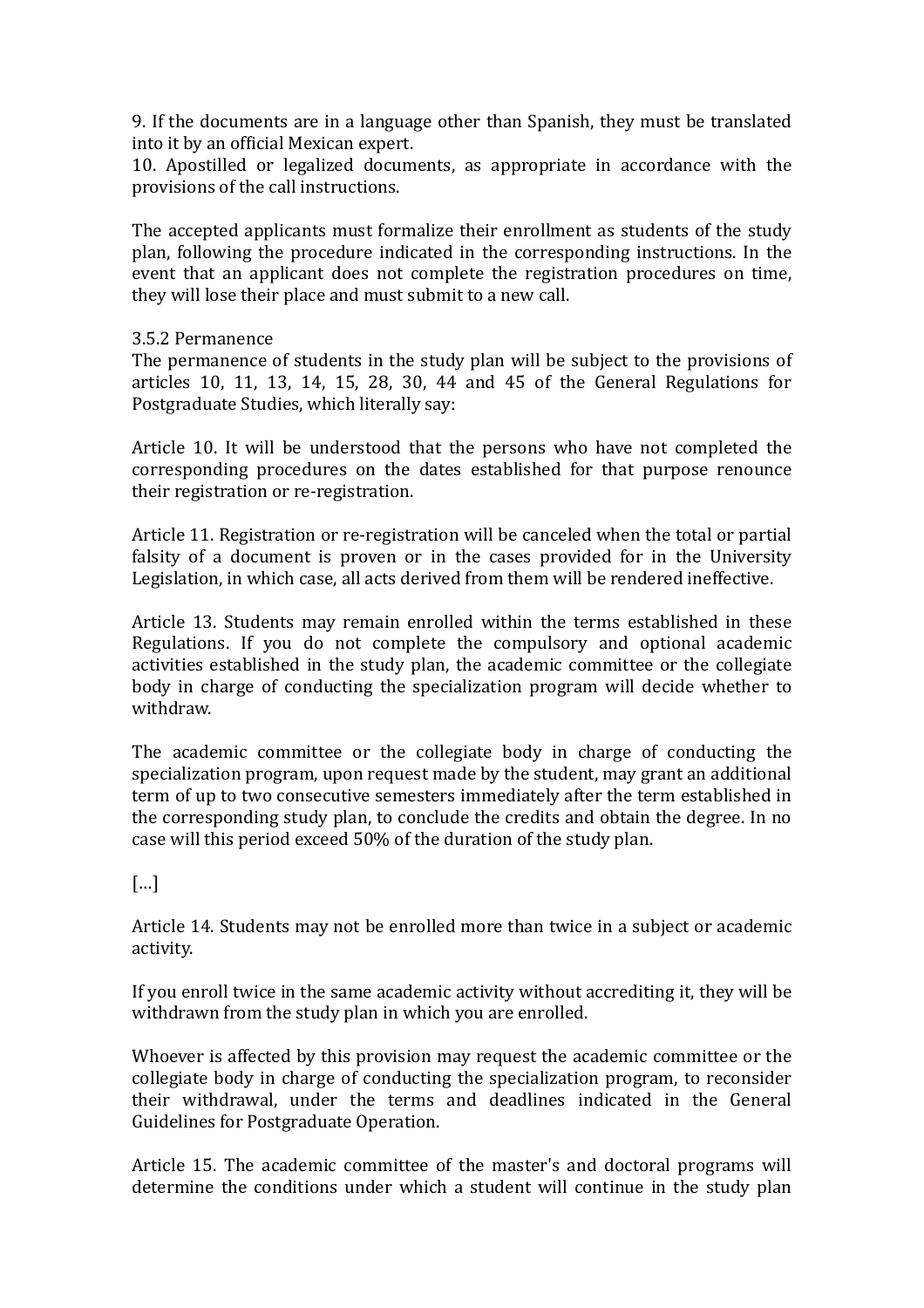when they receive an unfavorable semester evaluation from their tutor, main tutors or their tutor committee. If the student obtains a second unfavorable semester evaluation, he or she will be withdrawn from the study plan.

Whoever is affected by this provision may request the academic committee to reconsider the second negative evaluation, under the terms and deadlines indicated in the General Guidelines for Postgraduate Operation.

Article 28. When a study plan is modified, the student may request in writing to continue and conclude their studies in said plan, provided they do not exceed the times established in these Regulations. The academic committee will decide the number of credits or academic activities that may be recognized.

Article 30. Postgraduate students have the right to:

I. Request during the first two weeks of each school vear, the suspension of their studies 

Article 30. Postgraduate students have the right to:

I. Request during the first two weeks of each school vear, the suspension of their studies for up to two semesters, without affecting the terms provided in these Regulations. The academic committee or the collegiate body in charge of conducting the specialization program may authorize said suspension and extend it in exceptional and fully justified cases. Gender reasons will be particularly addressed; 

II. Request their reinstatement in the study plan when they suspend studies without authorization. The academic committee or the collegiate body in charge of conducting the program will determine the origin and terms of the reinstatement. In this case, the total registration time may not exceed the limits established in these Regulations. 

III. Request authorization to carry out final exams or evaluations when for duly justified reasons they have not complied with this requirement. The academic committee, the collegiate body in charge of conducting the specialization program, will study the case, and may establish alternative evaluation mechanisms;

IV. Request the academic committee or collegiate body in charge of conducting the specialization program, for justified cause, to change the subject of the degree project, tutor, main tutors or members of the tutor committee, and

V. Submit in writing to the person in charge of the coordination, to the academic committee or to the collegiate body in charge of conducting the specialization program, requests for clarification regarding academic decisions that affect them and receive the answer by the same means within a period of time maximum of thirty business days.

Article 44. Students may enroll in a doctoral study plan to study it full-time or parttime according to the provisions of the corresponding study plan and must complete their studies within the established period, without exceeding eight and ten semesters, respectively.

The doctoral study plans may contemplate the entry of applicants with undergraduate studies, thus being considered as direct doctorates, which may only be completed full time and will last up to ten semesters.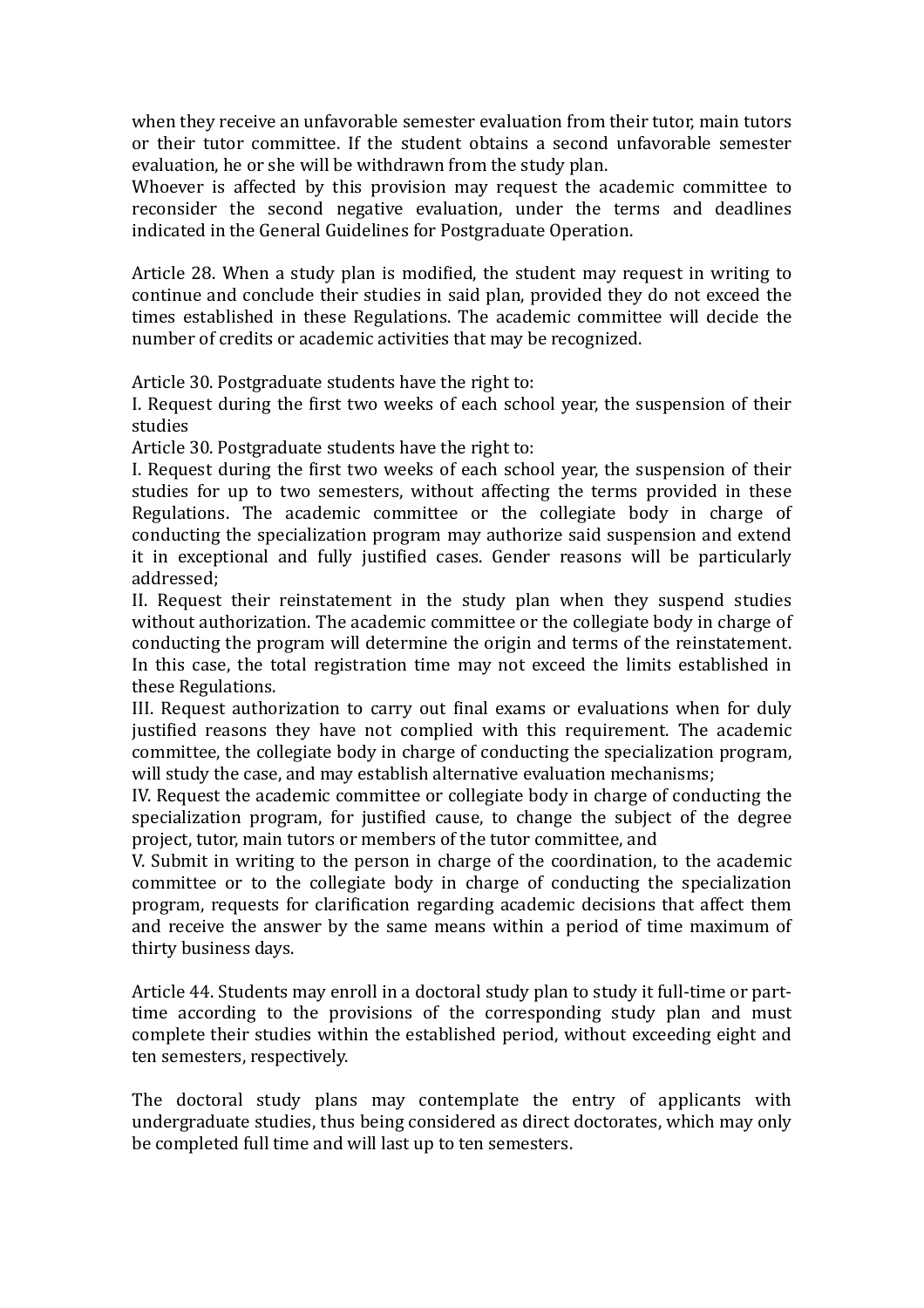Article 45.- It is considered that the student is a candidate for the degree of doctor when they have demonstrated that they have a solid academic training for research and a high level in the domain of their discipline. The procedure and the deadline for obtaining the candidacy must be defined in the regulations of each postgraduate program.

The requirements and characteristics of the candidacy examination may not be equal to or greater than those required to obtain the degree of doctor.

The jury for the examination of the candidacy for the doctoral degree will be made up of five synodicals and may be carried out with the presence of three, who must meet the requirements established to be a doctoral tutor.

When the evaluation for the candidacy for the degree is negative, the academic committee may authorize a second and final evaluation, which must be carried out in the course of one year, counted from the first evaluation. In case of a second negative evaluation, the student will be dropped from the study plan

#### Additionally, the student must:

• Deliver the documentation required for re-registration, within the established deadlines. 

• Present the degree, no later than for enrollment in the third semester, in the case of students who entered with 100% credits, the exam certificate or proof that the degree is in process.

• Maintain an ethical behavior and not commit serious offenses against academic integrity and university discipline.

The cases not foreseen in the previous points must be analyzed and resolved by the Academic Committee of the Program, in accordance with the provisions of the current University Legislation.

#### 3.5.3 Egress

The student must have satisfactorily passed their exam for the Doctoral Candidacy, completed the entire work plan of their doctoral studies and completed the research project on which their doctoral thesis is based, within the established deadlines. 

#### 3.5.4 To obtain the degree

To obtain a doctorate degree, the student must meet the following requirements according to current regulations:

- Meet the graduation requirements.
- Have obtained the candidacy for the degree of doctor.

• Have proof that at least one article of their co-authorship, which contains original results of the thesis, is being considered for publication in a specialized peerreviewed journal of international prestige.

• Possess proof of having presented the fundamental results of their thesis at an academic event in which academics from the area or a related field of knowledge have participated.

Said event must be endorsed by the Academic Committee of this Program.